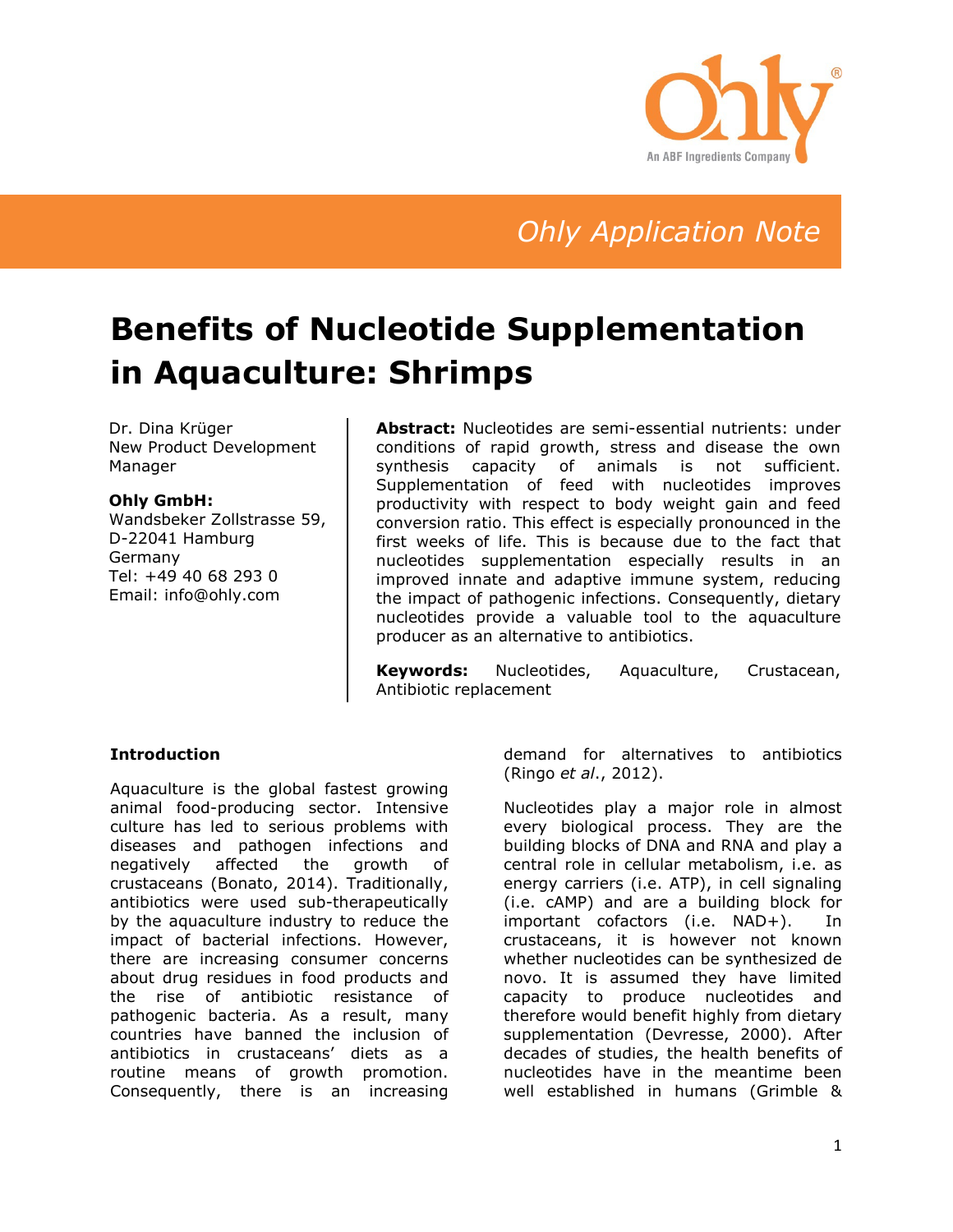Westwood, 2001), and they have therefore been added to human infant formulas for decades (Boza & Martinez-Augustin, 2002). Although the use of nucleotides is relatively new in aquaculture, there is an increasing body of evidence showcasing their benefits (Do Huu, 2016).

## **Enhancing disease resistance**

Crustaceans lack an adaptive immune system and are thus entirely dependent on the non-specific (innate) immune system to fight pathogenic infections (Hertrampf & Mishra, 2006). The innate immune response of crustaceans is mainly mediated by hemocytes (blood cells) to fight pathogens. However, their count decreases dramatically during infections or environment stress (Wu *et al*., 2008). Ancieta-Probstl *et al.* (2005) demonstrated that the hemocyte counts increased by more than 100% in juvenile shrimps and by 30% in larger shrimps after nucleotide supplementation. Survival rates of various species were significantly better after nucleotides supplementation. For example, shrimps had up to 66% higher survival rates against bacterial infections (Biswas *et al*., 2012; Guo *et al*., 2016) viral infections (Andrino *et al*., 2012) or environmental stress like changing salinities (Hertrampf, 2003); Artemia had 38% higher survival rates against *Vibrio proteolyticus* infections (Madalla *et al*., 2013). Juvenile crayfish had a significantly higher survival rate and a much faster immune response against an air stress challenge (Safari *et al*., 2014). Nucleotide inclusion also provided long term effects. Juvenile shrimps fed nucleotides in the larval stage had higher survival rates (Hertrampf *et al*., 2006).

## **Enhancing gut intestinal structure and integrity**

A proper functioning intestine is of key importance to enhance the growth of animals as it results in a more efficient

nutrient digestion and absorption (Xu *et al*., 2015). Dietary nucleotides have a positive effect on intestinal growth and maturation (Do Huu, 2016). Intestinal villi height, an indicator for gut performance, in shrimps fed nucleotides was up to 30% higher (Abedian-Kenari & Oujifard, 2013; Guo *et al*., 2016), while the jejunum wall thickness was also significantly improved (Guo *et al*., 2016) resulting in an increase in the total gut mucosal surface (Burrells *et al*., 2001).

## **Improving reproductive performance**

Commercially pond-reared shrimps are generally unpredictable in their reproductive performance due to their specific rearing conditions. Nucleotide supplementation resulted in an improved reproductive performance (including absolute fecundity, egg diameter and latency period) of female Pacific shrimp (Arshadi *et al*., 2018).

### **Boosting animal growth and performance**

Supplementation of diets with nucleotides has been demonstrated to improve growth performance of crustaceans in the younger life stages (Do Huu *et al*., 2012). Nucleotide supplementation early on also carried long term effects, since the weight gain and specific growth rates of juveniles fed nucleotides in the larval stage was significantly better (Hertrampf *et al*., 2006). The growth rate of shrimps (Ancieta-Probstl *et al*., 2005; Hertrampf & Mishra, 2006), crayfish (Safari *et al*., 2014) and Artemia (Madalla *et al*., 2013) was significantly improved due to nucleotides, indicated by increased growth rate, higher final weights and/or higher body length. Moreover, nucleotide-fed crustaceans had better feed conversion rates and utilize proteins and lipids more efficiently (Andrino *et al*., 2012; Hertrampf & Mishra, 2006; Safari *et al*., 2014).